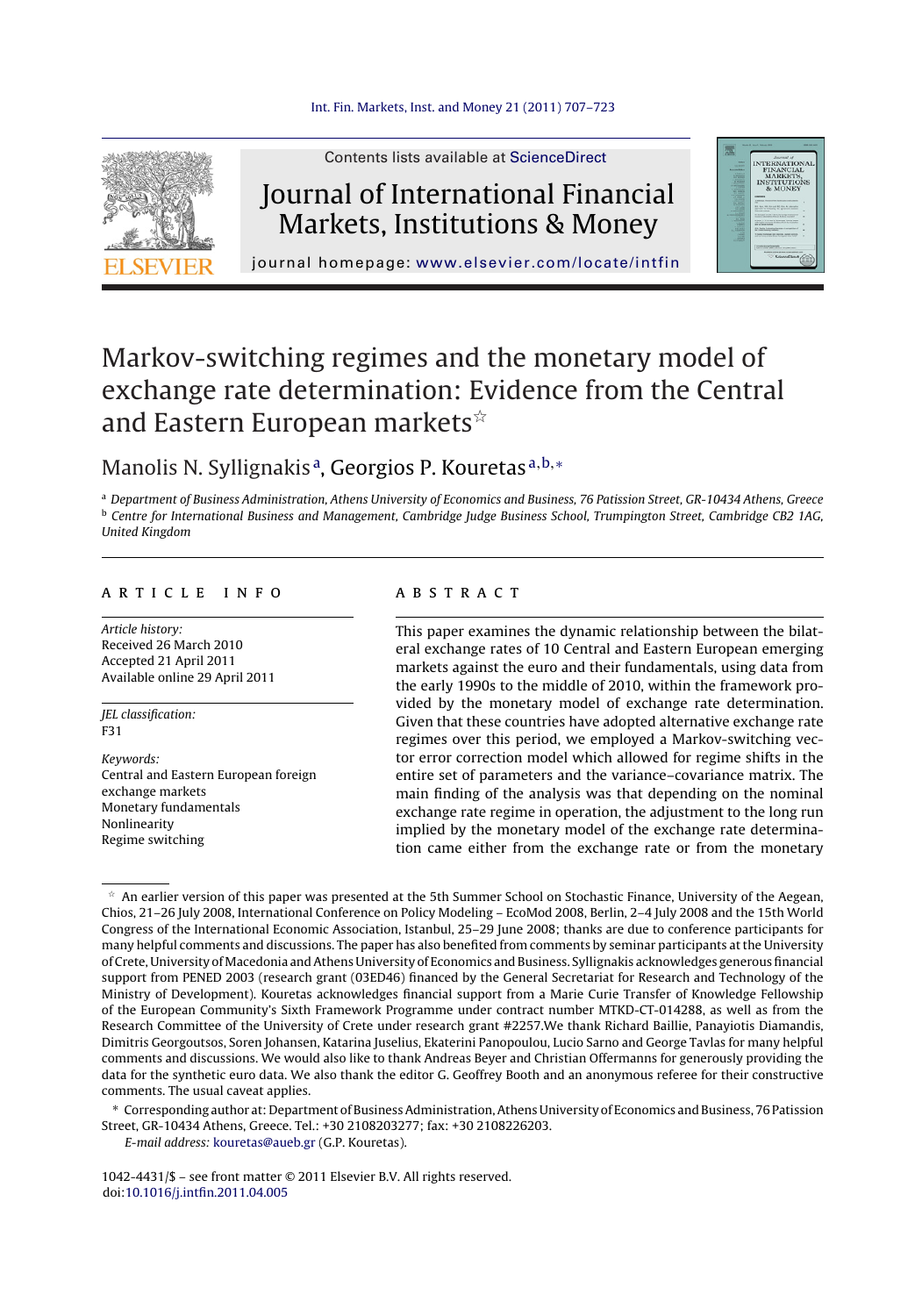fundamentals. Moreover, based on a Regime Classification Measure, we showed that our chosen Markov-switching specification performed well in distinguishing between the two regimes for all cases.

© 2011 Elsevier B.V. All rights reserved.

#### **1. Introduction**

The seminal works of [Meese](#page--1-0) [and](#page--1-0) [Rogoff](#page--1-0) [\(1983a,b\)](#page--1-0) on the forecasting ability of the monetary model to the exchange rate determination led to the emergence of a sizeable literature that attempted to develop alternative model specifications which would take into consideration a set of important features of nominal exchange rates and fundamentals. [Engel](#page--1-0) [and](#page--1-0) [Hamilton's](#page--1-0) [\(1990\)](#page--1-0) important contribution provided evidence that a Markov-switching model of exchange rate outperforms the naïve random walk model. The intuition behind the Markov-switching models relies on the evidence offered by several studies that the monetary model performs well for some sub-period of the total sample but not for others and also that sudden regimes changes have been observed [\(Meese,](#page--1-0) [1990\).](#page--1-0) [Frydman](#page--1-0) [and](#page--1-0) [Goldberg](#page--1-0) [\(2001\)](#page--1-0) have shown that such regime changes occurred in the case of the dollar-deutschemark exchange rate over the recent float. [Mahavan](#page--1-0) [and](#page--1-0) [Wagner](#page--1-0) [\(1999\),](#page--1-0) [Marsh](#page--1-0) [\(2000\),](#page--1-0) [Taylor](#page--1-0) [and](#page--1-0) [Peel](#page--1-0) [\(2000\),](#page--1-0) [Taylor](#page--1-0) et [al.](#page--1-0) [\(2001\),](#page--1-0) [Clarida](#page--1-0) et [al.](#page--1-0) [\(2003\),](#page--1-0) [Frömmel](#page--1-0) et [al.](#page--1-0) [\(2005a,b\)](#page--1-0) and [De](#page--1-0) [Grauwe](#page--1-0) [and](#page--1-0) [Vansteenkiste](#page--1-0) [\(2007\)](#page--1-0) were among the first studies to analyze the monetary model in a Markov-switching model for a set of main bilateral exchange rates and they provided support in favour of a fundamental model. [Bacchetta](#page--1-0) [and](#page--1-0) [van](#page--1-0) [Wincoop](#page--1-0) [\(2009\)](#page--1-0) argued that large and frequent variations in the relationship between the exchange rate and macroeconomic fundamentals become evident when structural parameters in the economy are unknown and subject to changes. Furthermore, [Frömmel](#page--1-0) et [al.](#page--1-0) [\(2005a,b\)](#page--1-0) examined the Real Interest Differential (RID) variant of the monetary model within the Markov-switching approach and showed that in a two-regime model, one regime accurately described the RID monetary model and in addition it exhibited significant out-of-sample forecasting performance.

[Cheung](#page--1-0) et [al.](#page--1-0) [\(2005\)](#page--1-0) argued that the instability of the monetary model in the data generating process might provide an explanation when model specifications that work well in one period do not necessarily work well in another period. [Sarno](#page--1-0) et [al.](#page--1-0) [\(2004\),](#page--1-0) using the same long span data set of [Rapach](#page--1-0) [and](#page--1-0) [Wohar](#page--1-0) [\(2002\),](#page--1-0) estimated appropriate Markov Switching-Vector Error Correction Model (MS-VECM) for Belgium, Finland, France, Italy, the Netherlands, Portugal, Spain and Switzerland and provided evidence in support of regime switching in the long run relationship implied by the monetary model. A further interesting result was that monetary fundamentals provided the mechanism of adjustment to the long-run equilibrium during periods of fixed exchange rates whereas the exchange rate adjusted to restore deviations from long-run equilibrium during periods of flexible exchange rate regimes. [Sarno](#page--1-0) [and](#page--1-0) [Valente](#page--1-0) [\(2009\)](#page--1-0) demonstrated that exchange rate models that use the information content of fundamentals in an optimal way change often which implies frequent shifts in the parameters. [Altavilla](#page--1-0) [and](#page--1-0) [De](#page--1-0) [Grauwe](#page--1-0) [\(2010\),](#page--1-0) using a model in which chartists and fundamentalists interact, studied the dynamic interaction between the exchange rate and its fundamentals. With the estimation of a Markov-switching model, they found that the relationship between the exchange rate and its fundamentals was unstable. The time-varying nature of the coefficients of the monetary model was further confirmed in a recent study by [Beckmann](#page--1-0) et [al.](#page--1-0) [\(2009\).](#page--1-0) [Lee](#page--1-0) [and](#page--1-0) [Chen](#page--1-0) [\(2006\)](#page--1-0) demonstrated that the time series process implied by the Markov-switching models was consistent with the widely used dirty floating exchange rate regime. Moreover, they found that the implied exchange rate process was state-dependent and approximated by an autoregressive representation in each state. Finally, [Ducker](#page--1-0) [and](#page--1-0) [Neely](#page--1-0) [\(2007\)](#page--1-0) provided strong evidence that the Markov-switching regime models created ex ante trading rules in the foreign exchange market and delivered strong out-of-sample portfolio returns for several major currencies.<sup>1</sup>

<sup>&</sup>lt;sup>1</sup> [Taylor](#page--1-0) [and](#page--1-0) [Peel](#page--1-0) [\(2000\),](#page--1-0) Taylor et [al.](#page--1-0) [\(2001\)](#page--1-0) and [Kilian](#page--1-0) and Taylor [\(2003\)](#page--1-0) employed models that allow for smooth transition between two states, further supporting the hypothesis that exchange rate adjustment towards equilibrium paths is nonlinear.